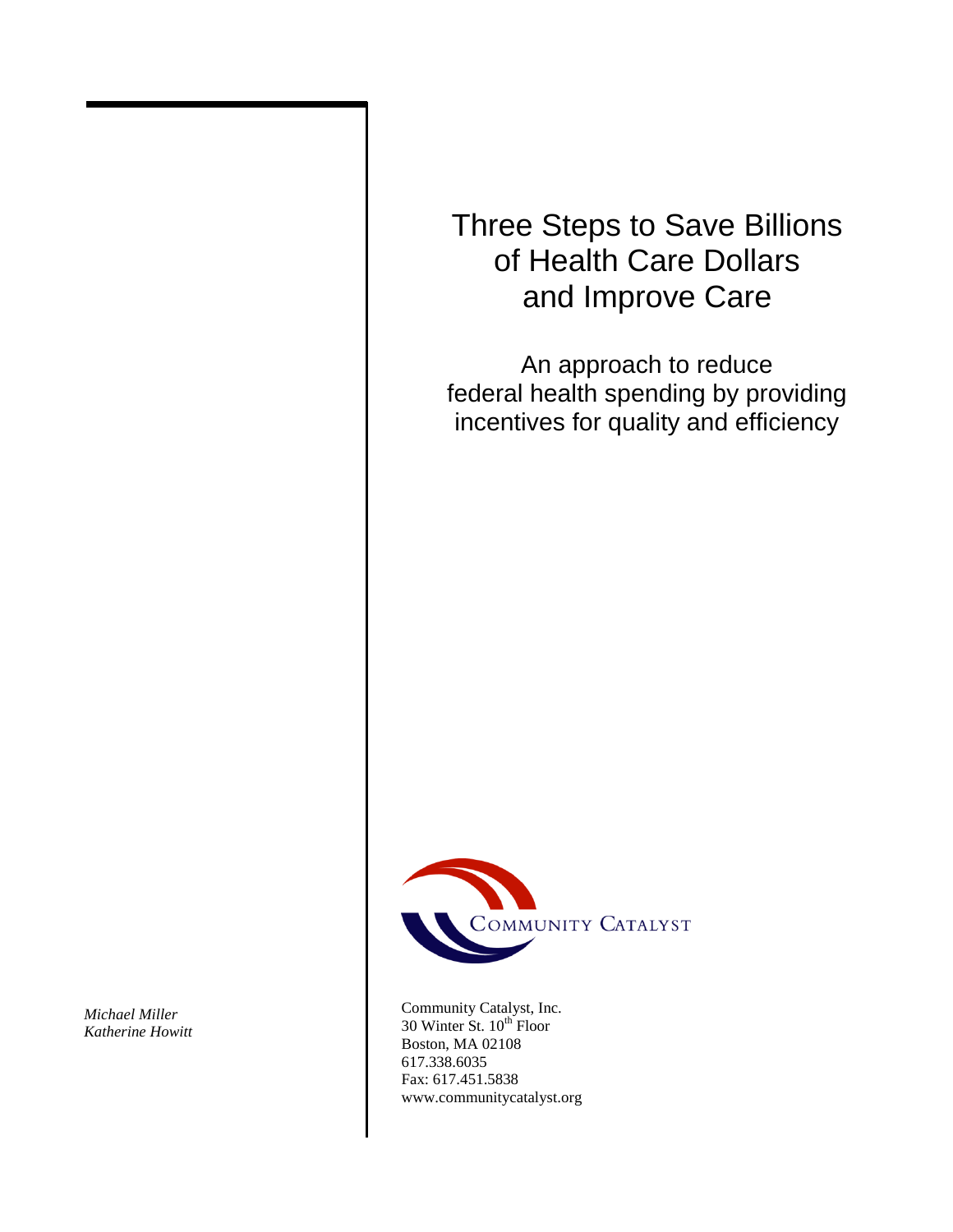# **Table of Contents**

| A three part actionable agenda for promoting quality and efficiency  4    |
|---------------------------------------------------------------------------|
| Step 1: Reduce payments for potentially preventable complications  4      |
|                                                                           |
| Step 3: Incorporate an efficiency standard into hospital reimbursement  6 |
|                                                                           |
|                                                                           |
|                                                                           |
|                                                                           |
|                                                                           |
|                                                                           |
|                                                                           |
|                                                                           |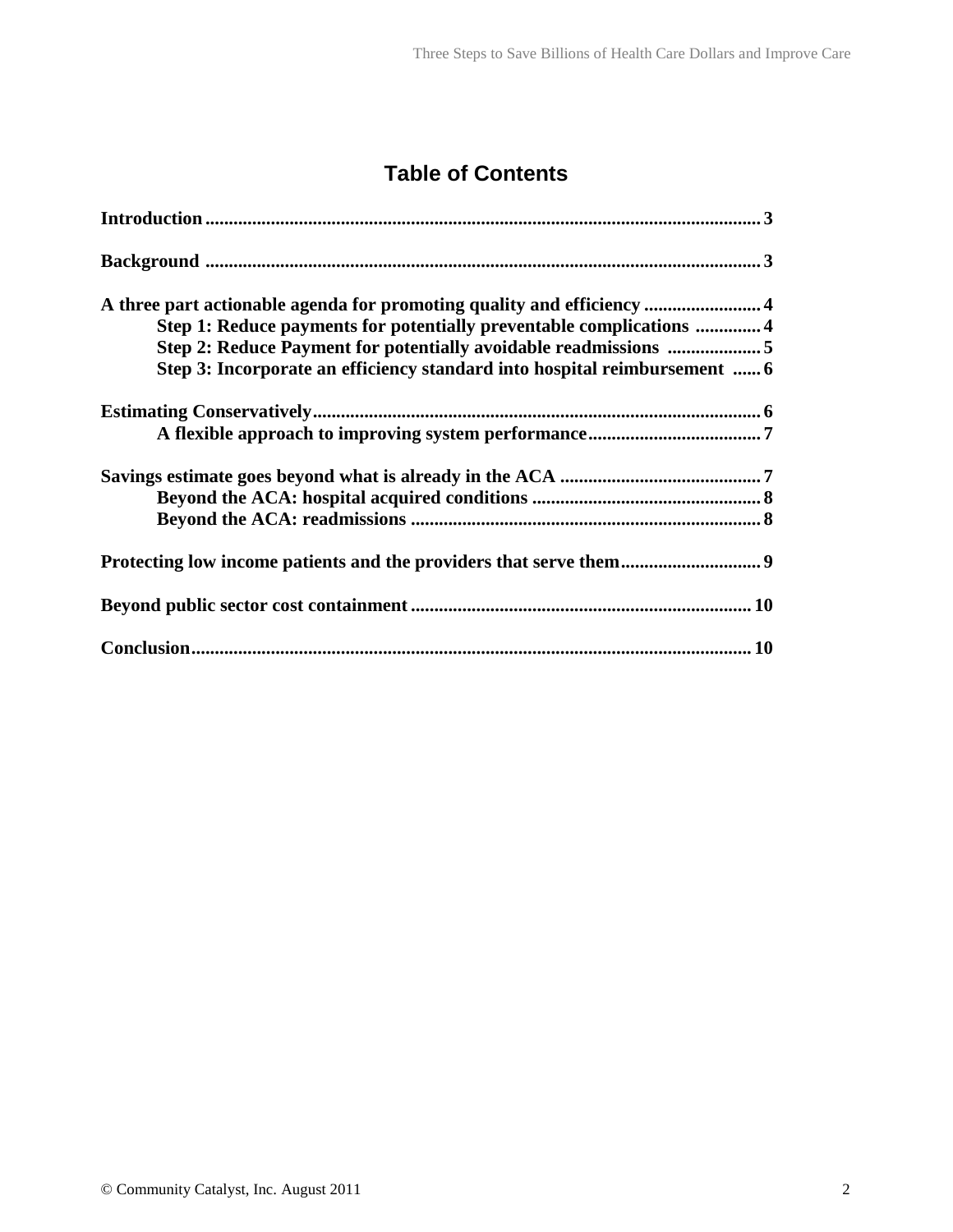### **Introduction**

This paper outlines a three-part actionable plan to promote quality and efficiency in Medicare that could yield substantial savings; an estimated \$120 billion over 10 years. The savings come from targeting wasteful spending and creating financial incentives to reduce readmissions and complications.

Our suggestions have multiple advantages over other proposals to curb Medicare spending: not only would they yield extensive savings, but they would improve the quality of care for everyone. They build on programs already included in the Affordable Care Act (ACA), they can be implemented quickly, they are scalable to gain more or less savings, and they are compatible with a variety of payment and delivery models. Most importantly, unlike many of proposals on the table to reduce federal health care spending, these policies move the health care system in a positive direction and target real cost-drivers rather than simply shifting costs onto vulnerable Americans or struggling state governments.

Our savings estimates are intentionally conservative. Our goal is not to oversell or add to the rhetoric. Our goal is to find real savings that will sustain these critical programs, while focusing on the care they provide the most vulnerable people in our communities. With the adoption of the three steps outlined below, we could set our health care system on a better course for curbing expenses in the short and long term, while improving the quality of the care delivered.

# **Background**

Long term fiscal forecasts by the Congressional Budget Office (CBO) and others show an ever increasing debt-to-GDP ratio which cannot be sustained indefinitely.<sup>1</sup> Rising health care costs, particularly in Medicare and Medicaid, are a substantial contributor to the projected increase in debt. Practical and credible solutions to slow health care spending are therefore necessary and should not be postponed.

A striking feature of the recent debt debates, at least as they have pertained to health care, has been the dearth of good ideas on the table related to reducing health care spending. In part this may be due to the scope of actions already included in the ACA, and it may reflect the long shadow cast by various parts of the health care industry over the political process, rendering many ideas "off the table." But for whatever reason, most recent proposals for reducing federal health spending would do nothing to address underlying health care costs. Instead, they would reduce federal spending by shifting costs onto those who least can afford to pay them: struggling state governments and vulnerable Americans. Proposals such as block granting Medicaid, reducing the percentage of Medicaid costs picked up by the federal government or increasing Medicare cost-sharing would jeopardize care for our most vulnerable citizens and place new burdens on financially strapped state governments. The likely consequences would also include undermining, perhaps fatally, implementation of the ACA.

But slowing the growth of health care spending need not entail retreat from our historic commitment to provide health security to elderly, low income and people with disabilities. Nor does

<sup>&</sup>lt;sup>1</sup> Congressional Budget Office, CBO's 2011 Long-Term Budget Outlook, June 2011. [http://www.cbo.gov/ftpdocs/122xx/doc12212/06-21-Long-Term\\_Budget\\_Outlook.pdf](http://www.cbo.gov/ftpdocs/122xx/doc12212/06-21-Long-Term_Budget_Outlook.pdf)

<sup>©</sup> Community Catalyst, Inc. August 2011 3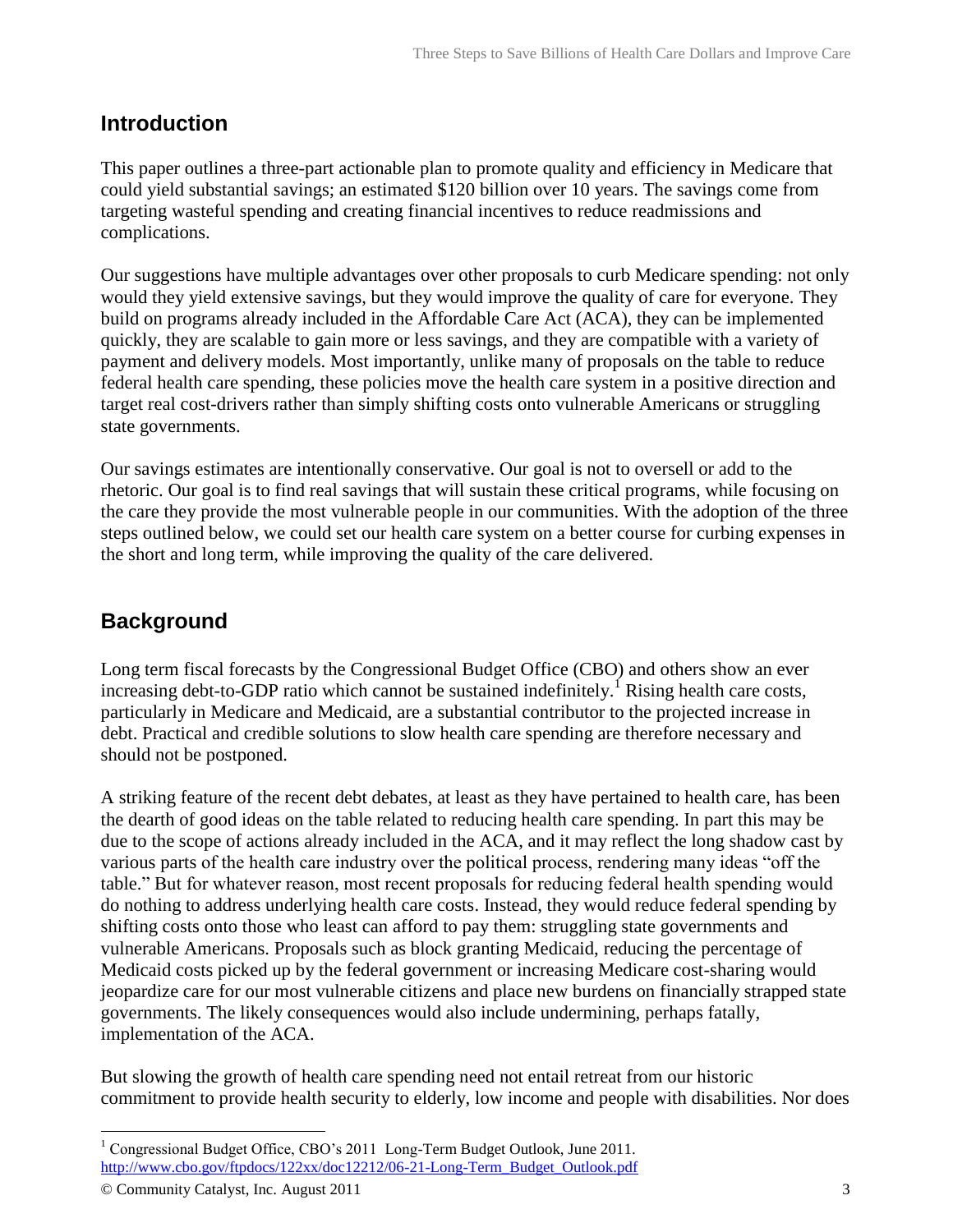it preclude honoring our recent and long overdue commitment to extend that same security to all Americans.

Efforts to contain health care costs and/or reduce provider payments should focus on reducing unnecessary, harmful and low-value spending by making quality (paying for outcomes) and efficiency a key principle of reimbursement in public health insurance programs. Based on a review of the available literature we estimate that a moderate and partial adoption of these principles, as described below, would reduce federal spending by more than \$120 billion dollars over 10 years, with additional savings possible through broader application.

# **A three part, actionable agenda for promoting quality and efficiency**

### **Step 1: Reduce payments for potentially preventable complications**

Approximately 9 percent of spending on inpatient hospital stays is driven by the cost of potentially preventable complications<sup>2</sup> such as infections in surgical sites, urinary tract infections from catheters, or patients experiencing a heart attack or contracting pneumonia after being admitted into the hospital. Hospitals can generally avoid these types of costly complications by following evidence-based guidelines for care. By fully reimbursing for the costs associated with these potentially avoidable events, our health care system rewards hospitals for failing to invest in systems that help to prevent them.

Beginning in 2008, Medicare stopped reimbursing hospitals for the added costs of certain "never events" – hospital-acquired conditions that could almost certainly have been prevented through the application of evidence-based guidelines. But these particularly egregious and extremely rare medical errors represent only a tiny sliver of the potentially preventable hospital-acquired complications that alter families' lives and drive up our nation's health care costs every day. The scope of post hospital-acquired conditions can and should be greatly expanded beyond these complications by including ones that are usually – but not always – preventable.

Because these complications are not always preventable, and no hospital could be expected to lower its rate to zero, CMS should not eliminate payment altogether for the costs associated with them. Instead, CMS should focus on hospitals with high risk-adjusted complication rates and identifying the excess number of complications in a hospital compared to the average complication rate. The payment reduction for complications would be based on the number of excess complications in a hospital and would be applied to all payments that Medicare makes to the hospital. This avoids the problem of linking payment reductions to a determination that the complication for any specific individual patient was preventable.

### **Step 1 Savings: \$21 billion over 10 years**

Based on Fuller et al<sup>3</sup>, we estimate that this would save \$21 billion over 10 years. (Note that this savings estimate assumes the adoption of a payment efficiency standard along the lines outlined below. The savings estimate would be slightly higher without an efficiency standard.)

 $\overline{a}$ <sup>2</sup> Richard L. Fuller et al., "Estimating the costs of potentially preventable hospital acquired complications," Health Care Financing Review, Summer 2009.

<sup>&</sup>lt;sup>3</sup> Richard Fuller et al, "A new approach to reducing payments make to hospitals with high complication rates," Inquiry, Spring 2011.

<sup>©</sup> Community Catalyst, Inc. August 2011 4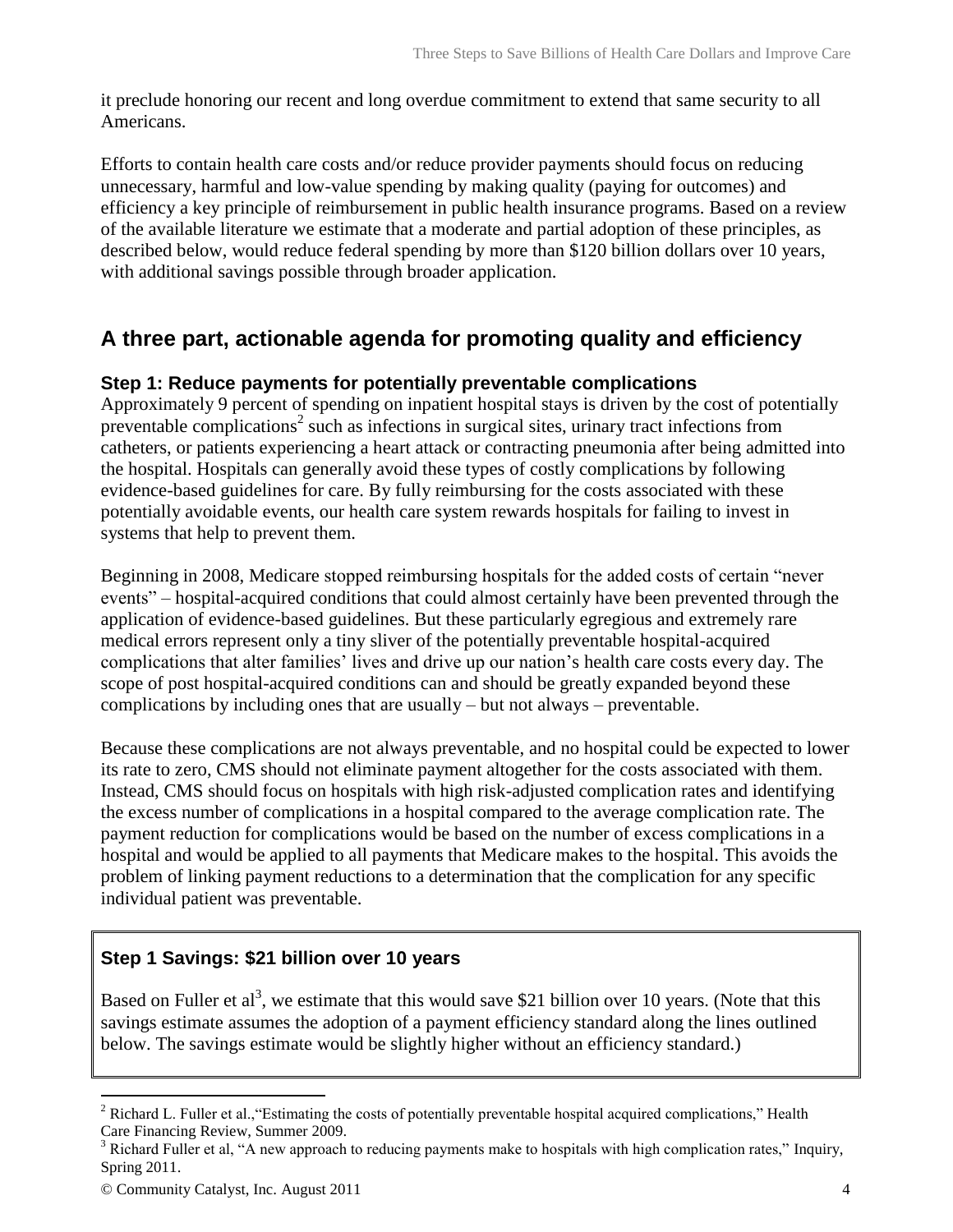#### **Step 2: Reduce Payment for potentially avoidable readmissions**

Billions of dollars are spent on hospital readmissions that could have been prevented had the hospital provided appropriate discharge care planning and coordinated outpatient follow-up when the patient left the hospital after their initial admission. In 2007 the Medicare Payment Advisory Commission (MedPAC) estimated that readmissions result in \$15 billion in additional annual Medicare expenditures.<sup>4</sup> As with complications, readmissions are not always preventable, but reducing payments to institutions with excess rates of *potentially* avoidable readmissions could yield substantial savings.

Adjusting Medicare payments to incorporate incentives to reduce avoidable readmissions would involve the following steps:

- Identify readmissions that are potentially preventable
- Apply risk adjustment to potentially preventable hospital readmission rates
- Compare the risk-adjusted readmission rates of hospitals
- Establish the magnitude of hospital specific rate-based payment reductions
- Incorporate the payment reductions into all payments that Medicare makes to that hospital

#### **Step 2 Savings: \$26 billion over 10 years**

Based on Averill et al<sup>5</sup>, we estimate that applying a payment reduction to hospitals that had a 30 day risk-adjusted readmission rate in excess of the average would save \$26 billion over 10 years. (Note that similar to the savings estimate for preventable complications, this savings estimate assumes the adoption of a Medicare payment efficiency standard along the lines outlined below.)

#### **Step 3: Incorporate an efficiency standard into hospital reimbursement**

Medicare currently reimburses hospitals through what's called an Inpatient Prospective Payment System (IPPS). Through this system, every patient is assigned to one or more distinct diagnostically related groups (DRG) – such as a hip replacement without complications or one with complications. Medicare then pays the hospital a flat fee to cover the costs of all the services the hospital provides that are related to that DRG. These fees have been updated annually and periodically recalibrated by the federal government, and are generally set close to the average cost of providing the services per case. Specific adjustments are made for teaching status and differences in wages.

Currently DRG payment amounts are based on the national average "cost" of providing care to patients in each DRG. As a result, efficient and inefficient hospitals are blended together to determine the "average" national treatment cost in each DRG. The 1982 HHS IPPS Report to Congress acknowledged that other alternatives should be considered.

<sup>&</sup>lt;sup>4</sup> The Medicare Payment Advisory Commission, Report to the Congress: Promoting Greater Efficiency in Medicare, June 2007[. http://www.medpac.gov/chapters/Jun07\\_Ch05.pdf](http://www.medpac.gov/chapters/Jun07_Ch05.pdf)

 $<sup>5</sup>$  Averill et al, "Redesigning the Medicare Inpatient PPS to Reduce Payments to Hospitals with High Readmission</sup> Rates," Health Care Financing Review, Summer 2009.

<sup>©</sup> Community Catalyst, Inc. August 2011 5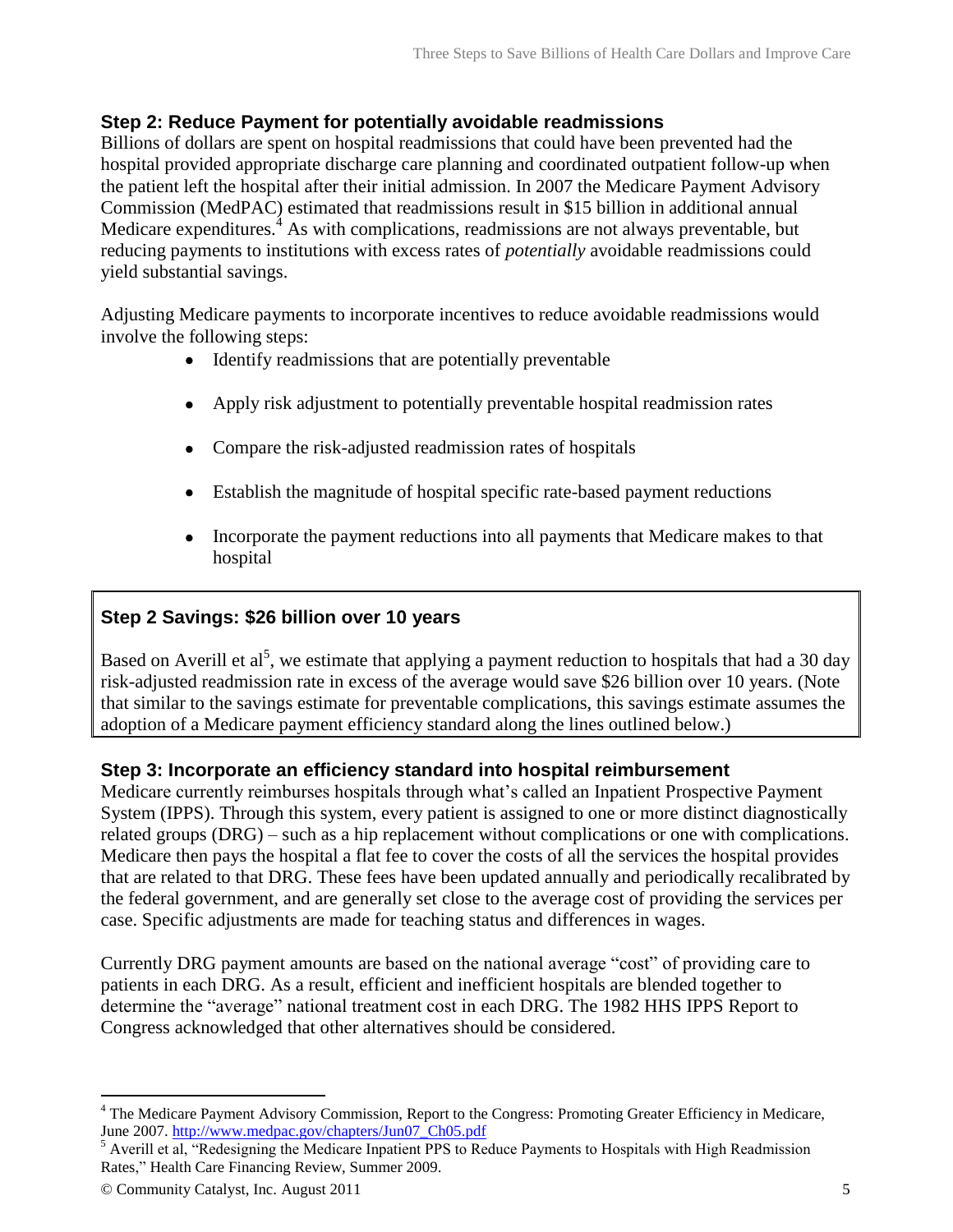"National average, median or geometric mean cost per discharge levels (or proportions thereof) could be used."

#### 1982 HHS Report to Congress

However, because the application of the median cost for determining the DRG payment amounts would result in a substantial payment decrease, an alternative approach to using the median cost would be to continue to use the average cost, but to exclude the least efficient hospitals when calculating the baseline DRG payment amounts. (Additional payments would still be made to take into account teaching and higher cost-of-living areas.)

#### **Step 3 Savings: \$73 billion over 10 years**

Based on Averill et al<sup>6</sup>, we estimate that basing DRG payments on the amount of the lowest casemix adjusted cost in hospitals that in total comprised 75 percent of patient volume would save about \$73 billion over 10 years.

# **Estimating Conservatively**

The savings estimates presented above are very conservative for several reasons.

- First, they are a straight line extrapolation from current spending that doesn't take into account inflation or enrollment growth.
- Second, they reflect only a partial and moderate application of quality and efficiency  $\bullet$ principles. We do not include any savings from expanding the same principles more fully into Medicare (e.g. to potentially preventable admissions, emergency room visits or ancillary services) or to Medicaid. For example, many emergency room visits by nursing home residents are preventable but the current payment system rewards hospitals, nursing homes and ambulance companies for preventable ER visits. Nor do we attempt to press savings to the extreme. For example, significantly more savings could be realized by setting more rigorous performance benchmarks than the average rate of complications or readmissions (i.e. by using the best performing providers as a benchmark instead of the average).
- Third, we assume no behavior change as a result of incentives for quality and efficiency. However, historical experience indicates that this type of payment reform will lead hospitals to take steps that reduce the number of potentially preventable complications and readmissions – thus lowering health care costs independent of the payment reductions. For example, Maryland recently began reimbursing hospitals based on their rates of 49 adverse events. But they implemented the reform on a budget-neutral basis – while hospitals with high rates of complications were paid less, hospitals with low rates were paid more. Nevertheless, Maryland saw over \$60 million in savings in the first year alone, accrued

<sup>&</sup>lt;sup>6</sup> Averill et al, "Achieving Cost Control, Care Coordination, and Quality Improvement Through Incremental Payment System Reform," Journal of Ambulatory Care Management, Jan-March 2010.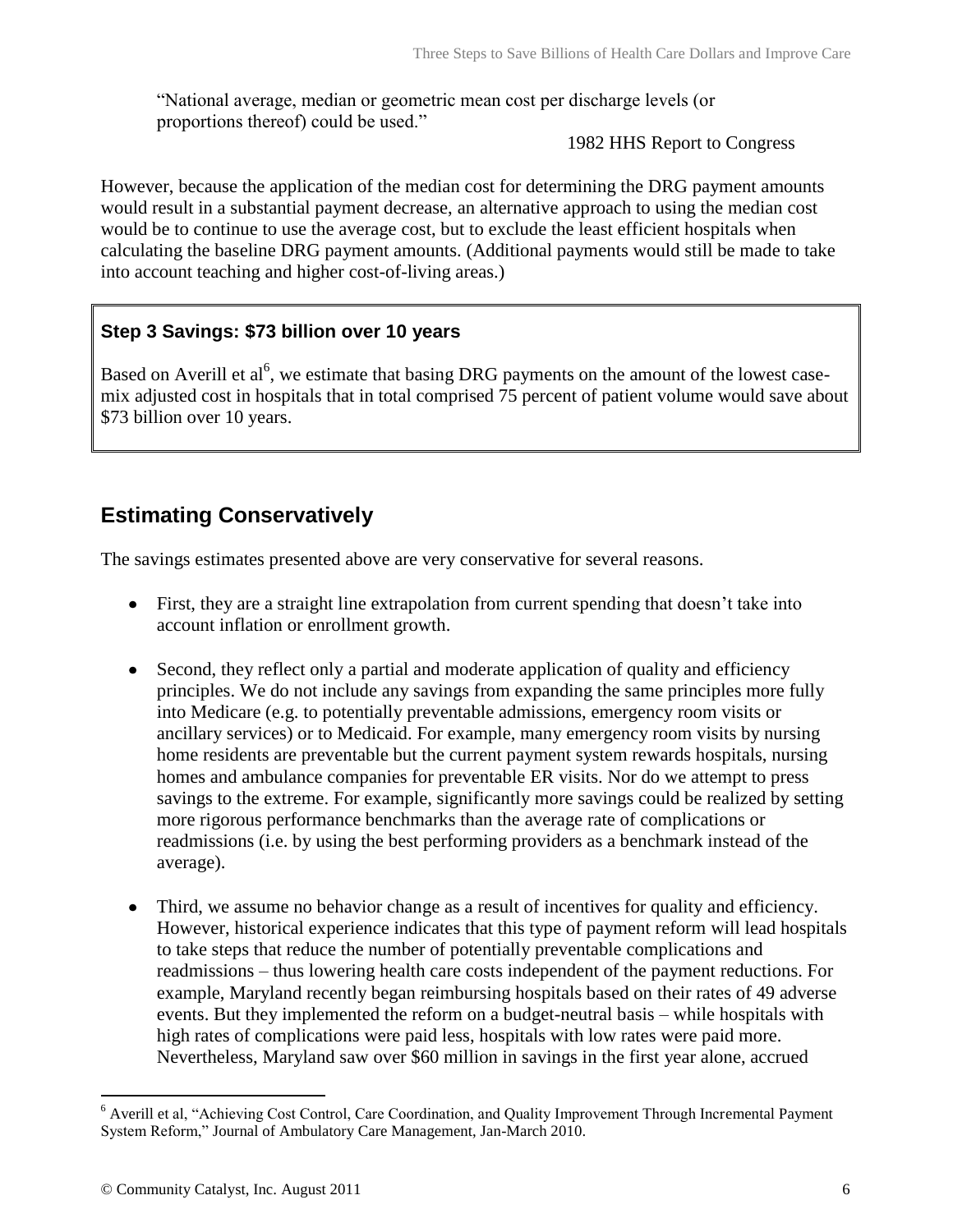entirely from reduced complication rates.<sup>7</sup> (It is important to note that, to the extent that providers responded to the financial incentives by improving performance, the impact of payment reductions on operating margins would be greatly reduced.)

#### **A flexible approach to improving system performance**

There are numerous attractive features of the policy options outlined above. First, the ideas presented here can be implemented quickly and are compatible with a variety of payment and delivery models (e.g. ACOs, capitation, or fee for service). Even more importantly, unlike many of the savings ideas that have been recently debated, they actually move the health care system in a positive direction rather than relying on across the board cuts or cost-shifting. And unlike acrossthe-board cuts that hit every hospital by the same proportional amount, payment reform gives individual hospitals some control: by improving the quality of care, hospitals can minimize or even eliminate their exposure to reimbursement cuts.

Another positive feature of this approach is that all of the ideas presented here are scalable. That is, additional savings could be generated by selecting a more stringent benchmark (e.g. in the case of complications, tying financial incentives to complications in excess of the best performing hospitals rather than the average rate). Additional savings, not estimated here, could be generated by further expansion of these ideas into other areas (e.g. initial admissions, emergency room visits and ancillary services). Similar principles applied to the Medicaid program would yield additional savings to federal and state government while improving care and without undermining care for beneficiaries.

On the other hand, while we estimate the savings that *could* be generated with the policies we describe, there is no inherent reason why those *must* be the levels of savings achieved. Less stringent benchmarks, gradual phase of payment reforms over a period of years or a substantial sharing of savings with providers to support or reward performance improvement would cushion the impact of changes.

# **Savings estimate goes beyond what is already in the ACA**

The savings estimate presented here is over and above the estimated savings from payment reform in the ACA. There are a number of provisions in the ACA related to payment reform. CBO scored these extremely conservatively, in some cases assuming no savings.

The provisions most closely related to the above proposals are:

- Section 3008 related to hospital acquired conditions. The CBO projects no savings from this section for FY2010-2014, and \$1.4 billion in savings for FY2010-2019.
- Section 3025 (modified by Sec 10309) relating to preventable readmissions. The CBO estimates \$0.5 billion in savings from this section for FY2010-2014 and \$7.1 billion in savings for FY2010-2019.

While we cannot speak with knowledge about the assumptions that CBO used, in both cases the proposals outlined above go beyond what is in the ACA.

 $7$  The Maryland Health Services Cost Review Commission, Complications: Maryland Hospital Acquired Conditions (MHAC), [http://www.hscrc.state.md.us/init\\_qi\\_MHAC.cfm](http://www.hscrc.state.md.us/init_qi_MHAC.cfm) (accessed July 17 2011.)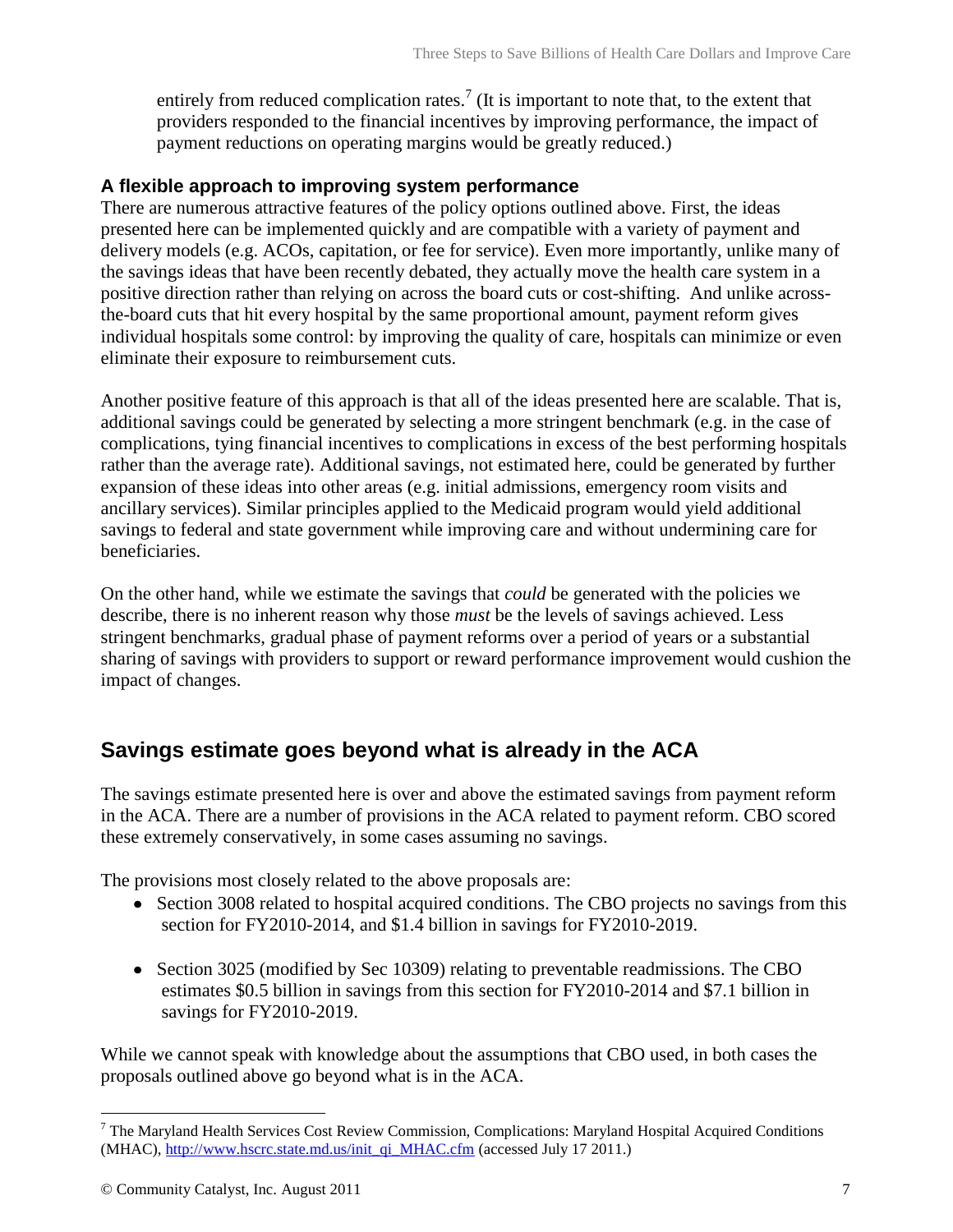#### **Beyond the ACA: hospital acquired conditions**

The policy we outline goes beyond section 3008 in three key ways:

- **The benchmark against which hospitals are measured:** Section 3008 reduces payments only for hospitals in the top 25th percentile of rates of hospital acquired conditions (HAC). Our proposal reduces payments for any hospital with a risk-adjusted HAC rate above the national average, so the payment reductions would apply to more hospitals.
- **The amount of hospital revenue at risk:** Section 3008 puts only 1 percent of hospital revenue at risk. Our proposal estimates the cost of the hospitals' excess HACs, and reduces their payments proportionately. This puts more revenue at risk, since HAC account for well over 1 percent of hospital inpatient costs. You could design the policy to use the cost of excess HACs as the basis for the payment reduction, while also placing a cap on a hospital's risk, but our estimates do not include such a cap.
- **Which metrics are included in hospital performance measurement:** Section 3008 specifically references the HACs that are already included in Medicare's non-payment policy. Our proposal would reduce hospital payments based on their rates of 64 HACs – going well beyond the list that Medicare currently uses. Since Section 3008 allows the Secretary of Health and Human Services to add more conditions, the law gives the authority – but does not require – the Secretary to add all 64 events that we include in our proposed policy.

These differences lead our policy to accrue significant additional savings beyond what's achievable through 3008 alone. The CBO scored Section 3008 as saving \$1.4 billion over 10 years. Based on our very conservative estimates, our more aggressive HAC policy would yield \$21 billion in savings over 10 years.

#### **Beyond the ACA: readmissions**

The policy we outline goes beyond Section 3025 in two key ways:

**The set of readmissions included in the payment adjustment:** For the first two years, section 3025 adjusts payments to hospitals based on their 30-day readmissions rates for only three conditions: myocardial infarction, heart failure, and pneumonia. Beginning in FY2015, the ACA allows – but does not require – the Secretary to add conditions to that list.

By contrast, we propose including a much more extensive set of potentially preventable readmissions in the payment adjustment. We do not limit the measure of potentially preventable readmissions to specific diagnoses. Instead, our proposal includes *all* readmissions within 30 days that are clinically related to the initial admission, and for which there was a reasonable expectation that it could have been prevented by one or more of the following: (1) the provision of quality care in the prior hospitalization, (2) adequate discharge planning, (3) adequate post-discharge follow-up, or (4) improved coordination between the inpatient and outpatient health care teams.

**The amount of hospital revenue at risk:** Both our proposal and the ACA estimate the cost of the hospital's excess readmissions, and adjust hospital payments proportionately. But section 3025 caps the amount of a hospital's revenue that can be put at risk: no more than 1 percent in FY2013, 2 percent in FY2014, and 3 percent in FY2015 and beyond. Our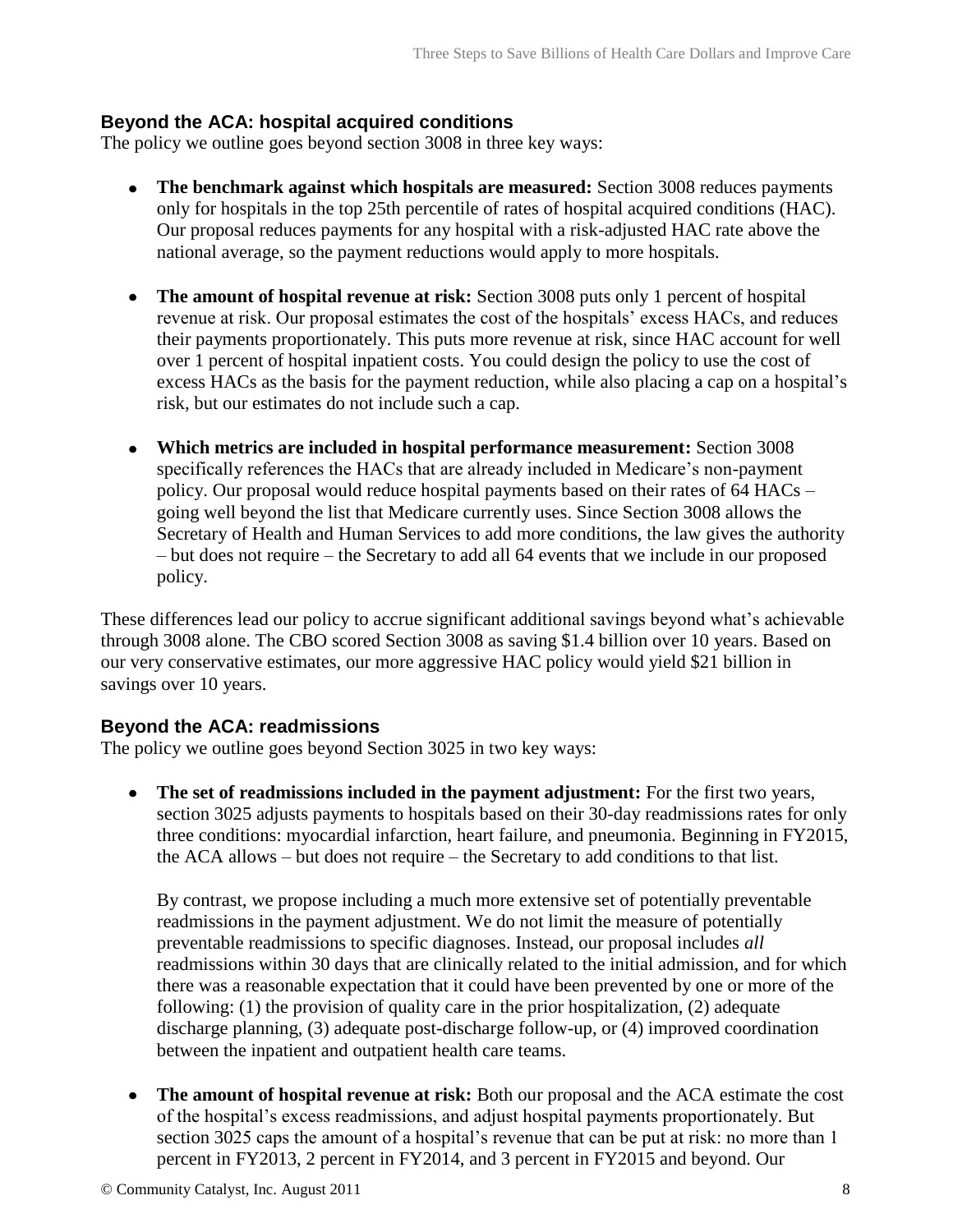proposal does *not* cap hospital liability.

These differences lead our policy to accrue significant additional savings beyond what is achievable through 3025 alone. The CBO scored Section 3008 as saving \$7.1 billion over 10 years. Based on our very conservative estimates, our more aggressive readmissions policy would yield \$26 billion in savings over 10 years in Medicare alone (plus more when applied to Medicaid).

Although we did not subtract CBO's estimated savings from reducing readmissions and complications from our estimate, the bottom line is not significantly affected because the savings projected from the ACA are small and because of the conservative nature of our estimate (e.g. no adjustment for inflation or enrollment growth as noted above).

### **Protecting low-income patients and the providers that serve them**

As payment reform is implemented, it is important to protect low-income patients and the providers that serve them. It is well known that low-income populations have higher rates of comorbidities and other risk factors that may make complications or readmissions more likely. Therefore it is important to risk-adjust before applying any payment incentives. Although the estimates provided above include a risk adjustment factor, no system of risk adjustment is perfect. To the extent that additional measures need to be taken to protect low-income patients and the providers that serve them, several steps are possible. These include:

- Redirecting a portion of the savings to providers with high rates of readmissions or complications to help them improve. This is a particularly beneficial strategy since it would tend to improve quality over time.
- Creating a separate performance standard or payment adjustment for providers serving a disproportionate share of low-income patients.
- Limiting the amount of reimbursement that can be placed at risk for disproportionate share providers.
- Creating a different phase-in period for financial incentives for disproportionate share providers.

These steps can be taken alone or in combination. As with the core policies themselves, they are scalable and can be fine-tuned to strike a desired balance between financial incentives and limiting risk.

## **Beyond public sector cost containment**

Although payment reforms along the lines of those outlined above can yield substantial, immediate savings, we must recognize that to be successful, a long-term commitment to reducing wasteful and harmful health care spending must go further. Beyond efforts aimed at reducing public health insurance spending, we must also include private sector cost reductions and investments in